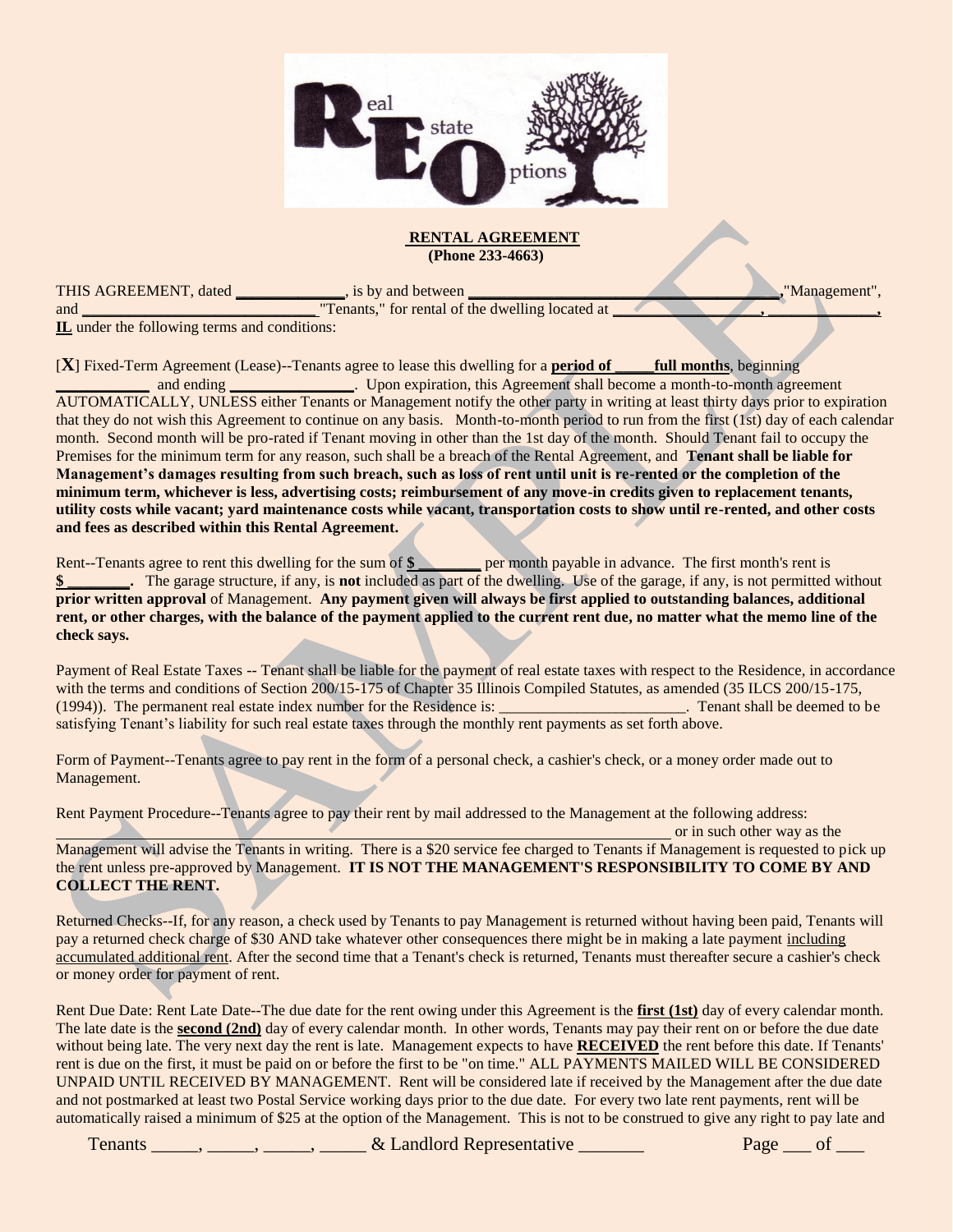Tenant(s) will be in default of this Rental Agreement which can be terminated at the option of the Management.

#### Discounts –

**ON-TIME DISCOUNT:** In order to encourage Tenants to pay their rent promptly, Management will give Tenants a discount of **\$25.00** when the rent is paid BEFORE the late date mentioned above. Discount is also contingent upon the following: *Mowing the lawn for the entire property, shoveling the snow/ice from front porch, and front and parkway sidewalks, and raking the grass/leaves as often as necessary and keeping the inside and outside of premises clear of trash and debris at all times.*  REO Text Alerts – Tenant agrees, if they have a cell phone, to sign up at move-in with their phone for the **REO Text Alert** service. This allows Management to communicate efficiently if there are vital or emergency issues that will affect you as a tenant of REO. If Tenant changes phone numbers, they should sign up for the REO Text Alert service again with the new number by texting **REOAlert** to **41411**.

Snow/Ice—Tenants agree to keep walkways clear of snow and ice within 12 hours of any accumulation. Should the management have to hire someone to remove snow or ice left unattended, the tenant will be charged for the service as additional rent. Any City Violation resulting from not keeping walkways clear are the responsibility of the tenant.

Move-In Credits: Tenant agrees that if Management gave Tenant a move-in rent credit or any discounts (including on-time monthly rent discounts, that Tenant is responsible for the repayment of these such credits or discounts if Tenant fails to fulfill initial term of the Rental Agreement.

Additional Rent--Management expects Tenants to pay the rent promptly. Should exceptional circumstances prevent prompt payment, Tenants agree to pay an additional Rent of \$5.00 per day, for each day rent is not paid after the 10th of the rental period. Since determining Management's actual damages caused by Tenants' late payment would be difficult or impractical, both parties agree to regard the Management's damages as equal to the amount given here.

Court Action--**A court action to remove the Tenant for non-payment of rent in full can and may begin by the 8th day of the month.** All court related costs are to be paid by the tenant, even if the suit is dismissed due to payment in full. Tenant agrees to pay Management the sum of One Hundred (\$100) Dollars as Additional Rent as liquidated damages for each and every separate time Management must appear in court regarding any and all violations of the Rental Agreement.

Deposits--Tenants agree to deposit with the Management the sum of \$ payable before they occupy the premises. Security Deposits will not be allowed to cover any future rent payment. Management may withhold from these deposits only what is reasonably necessary to cover the following tenant defaults: 1) damages to the dwelling; 2) certain cleaning costs following Tenants' departure; and 3) unpaid rent, late fees and various other accrued and unpaid charges; 4) legal expenses, costs of collection, loss of personal property of Owner included in this Rental Agreement, loss of rents, service fees, non-sufficient fund fees, tenant caused billing, pest control, change of locks if keys issued are not returned or if Tenant provides an unauthorized person with any key to the property, termination fees, and re-rent fees.. No part of these deposits may be applied to the tenants' last month's rent. **If Tenants move out within the full initial term of this agreement as stated in Page 1, Paragraph 2 for** *ANY* **reason (including being evicted due to non-compliance or Rental Agreement, break-ins, etc.), they shall forfeit all of their security deposits.** 

Refund of Tenants' Deposits--Within thirty days after Tenants have moved out completely, Management shall provide a written accounting of the disposition of the Tenants deposits and shall at the same time return all deposits remaining. Any refund from the security deposits will be made payable to all current Tenants as shown on the Rental Agreement and such check and any deduction itemizations may be mailed to one Tenant only.

Termination Fee (Re-Rent Fee): **A TERMINATION FEE of Five Hundred Dollars (\$500) will be charged to all Tenants who have not completed their full lease term or who do not give proper thirty (30) days written notice** *(on or before the 1st day of the final rental period)*. This fee is in addition to all other fees described within this Rental Agreement to include all loss rents. If tenant supplies Management with a new qualified tenant to take over this Rental Agreement., there will be a **Lease Takeover Fee of Two Hundred Fifty Dollars (\$250.00).** If there is a change of roommates on this rental agreement, there will be a **Roommate Adjustment Fee of Twenty-Five Dollars (\$25.00) per roommate. All termination fees must be paid in full to the Management upon written demand by Management to Tenant.**

Utilities/Services--Tenants agree to pay all utilities and services (which tenants shall arrange BEFORE moving into the premises) with the exception of the following which Management agrees to pay: **NONE**. Tenant agrees not to use in a wasteful or unreasonable manner any of the utilities furnished by the Management. Fans are not to be left running at any time while no one is in the residence. If utilities are turned off due to non-payment by Tenant, Management has the option to terminate this Agreement with 10 DAY NOTICE TO QUIT.

| & Landlord Representative<br>renants | Page |
|--------------------------------------|------|
|--------------------------------------|------|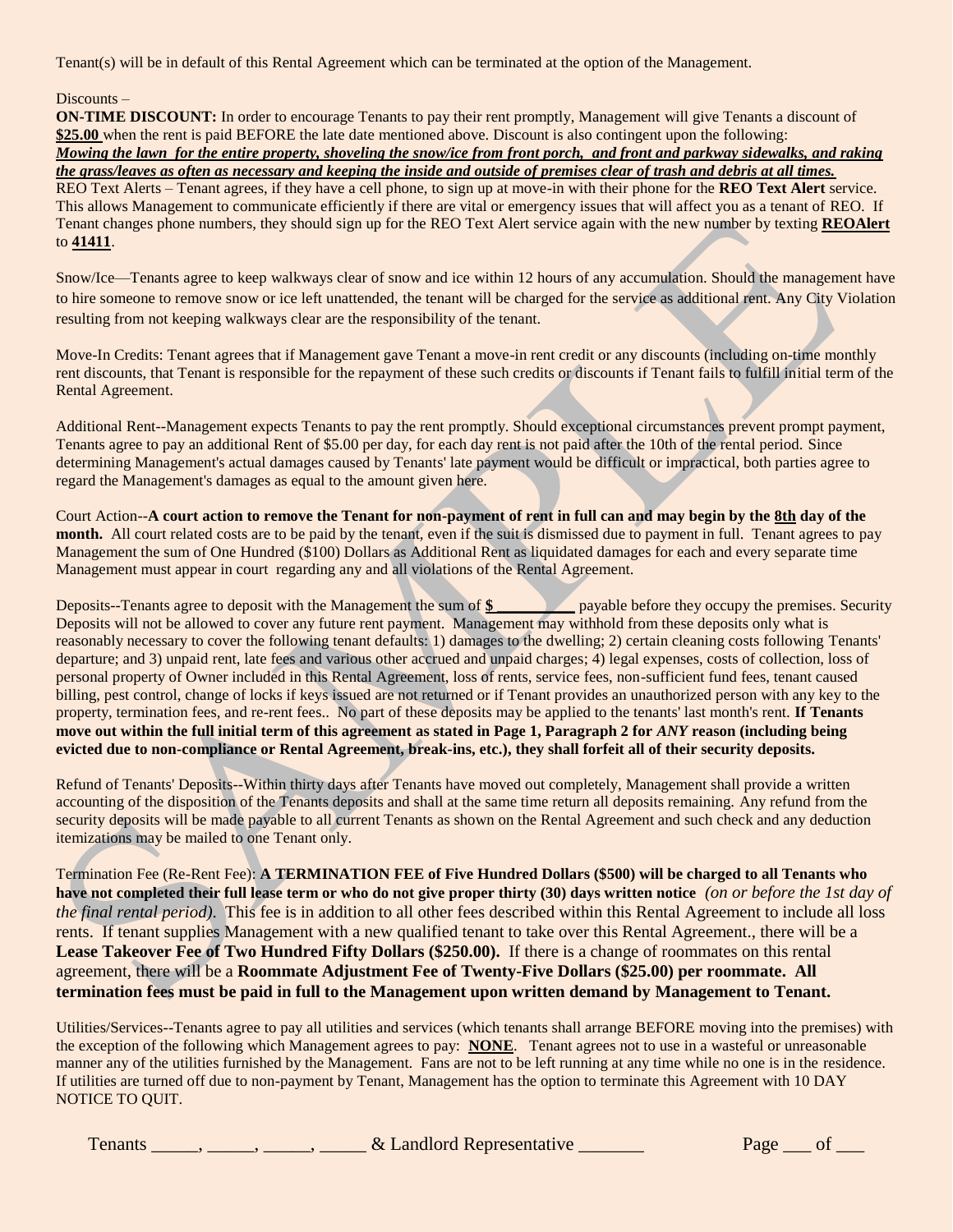**\_\_\_\_\_\_\_\_\_\_\_\_\_\_\_\_\_\_\_\_\_\_\_\_\_\_\_\_\_\_\_\_\_\_\_\_\_\_\_\_\_\_\_\_\_\_\_\_\_ ONLY.** No one else may live there, even temporarily, without **prior written approval** by Management. The unauthorized presence of extra occupants will subject Tenants to penalties, damages, and termination of Rental Agreement. However, Management may approve at Management's option, an extra occupant upon application subject to verification and an extra-occupant non-refundable processing fee and extra monthly occupant rent. SEVEN DAYS AND/OR NIGHTS CONSTITUTES A MOVE-IN. IF RESIDENT FAILS TO INFORM MANAGEMENT OF ADDITIONAL PEOPLE OCCUPYING THE PREMISES, THE EXTRA MONTHLY PER OCCUPANT RENT AND PROCESSING FEE WILL BE ASSESSED RETROACTIVE TO BEGINNING LEASE DATE.

Guests--Tenants may house any single guest for a maximum period of six days every six months. Provided that they maintain a separate residence, nurses or maids required to care for Tenants during an illness are excepted from this provision. Tenant acknowledges that Management has the right to require any of Tenant's guests to leave the premises or be barred from the premises if these non-resident guests are deemed by the Management to be disruptive in any way or violating any condition of this Agreement. Tenants must inform their guests of all rules and regulations stipulated by this rental agreement. If rules and regulations are broken by tenants' guests, they may be barred and/or arrested for criminal trespassing. Tenants are subject to eviction if they or their guests cause property damage, engage in illegal activity on the premises or unreasonably disturb the peace of the neighbors.

Notice Of Absence--Tenants shall give Management notice of an anticipated extended absence of tenants from the property in excess of three days. Notification to the Management will be made not later than the first day of extended absence. During any such absence of tenants, Management may enter the property at times deemed reasonably necessary to protect the property and any possessions of Management on or in the property. Failure to notify Management of extended absence, which results in damage to the property, the tenants will be held responsible. During extended absences by tenant, management will provide access to no other persons unless expressly requested to do so by tenant in writing.

Subletting and Assignment--Tenants shall not sublet the entire premises or any part of the premises, nor shall they assign this Agreement to anyone else without first obtaining **prior written approval** by Management. Management shall not withhold permission unreasonably.

Pets--Tenants may house no pet of any kind on the premises, even temporarily, without first obtaining **prior written approval** by Management and paying the associated pet deposit upfront. "Pets" includes, but is not limited to, both warm- and cold-blooded animals, such as dogs, cats, fish, hamsters, rats, birds, snakes, lizards, and insects. "Pets" does not include animals trained to serve the handicapped, such as seeing-eye dogs, hearing dogs, or service dogs. These animals may be housed on the premises so long as they are in the direct service of those they were trained to serve and so long as Management is notified in advance in writing of the circumstances. Any animal discovered on or around the property will be considered a stray. All strays will be reported to the proper authorities and removed at the tenant's expense as additional rent to a humane society or local authority.

Liquid-filled Furniture--Tenants agree not to keep any liquid-filled furniture in this dwelling without first obtaining Management' written permission along with waterbed insurance in the amount of \$100,000.

Vehicles--Tenants agree to keep a maximum of **\_\_\_\_\_** vehicles on the premises. These vehicles must be both operable and currently licensed. Tenants agree to park their vehicles in assigned spaces and to keep those spaces clean of oil drippings. Tenants agree to advise their visitors about parking and to take responsibility for where their visitors park. Only those motorcycles which have exhaust muffling comparable to that of a passenger car are allowed. Only those self-propelled recreational vehicles which are used for regular personal transportation are allowed. Tenants agree not to park boats, recreational trailers, utility trailers, and the like on the premises without first obtaining **prior written approval** by Management. Tenants agree not to repair their vehicles on the premises if such repairs will take longer than a single day unless the vehicle is kept in an enclosed garage. Any abandoned or non-operative vehicle remaining on premises for more than 3 days shall be towed away at tenant's expense. There shall be no driving or parking on grass or sidewalks. Major car repairs and washing of cars are not permitted without **prior written approval** by Management. Tenant agrees that any vehicle found parked anywhere other than designated parking area, or vehicles without valid license plates or vehicle registration may be towed away at tenant's expense.

Thermostat Temperature--Tenants agree to maintain heat in dwelling above 40 degrees during the heating season. If Management furnishes heat, tenant agrees to conserve heat by limiting thermostat to 68 degrees during the heating season.

Appliances--Although there may be appliances in the dwelling, such as a refrigerator, stove, dishwasher, clothes washer, dryer, or garbage compactor, the use of these appliances is not included in the rent. If Tenants wish to use these appliances, they agree to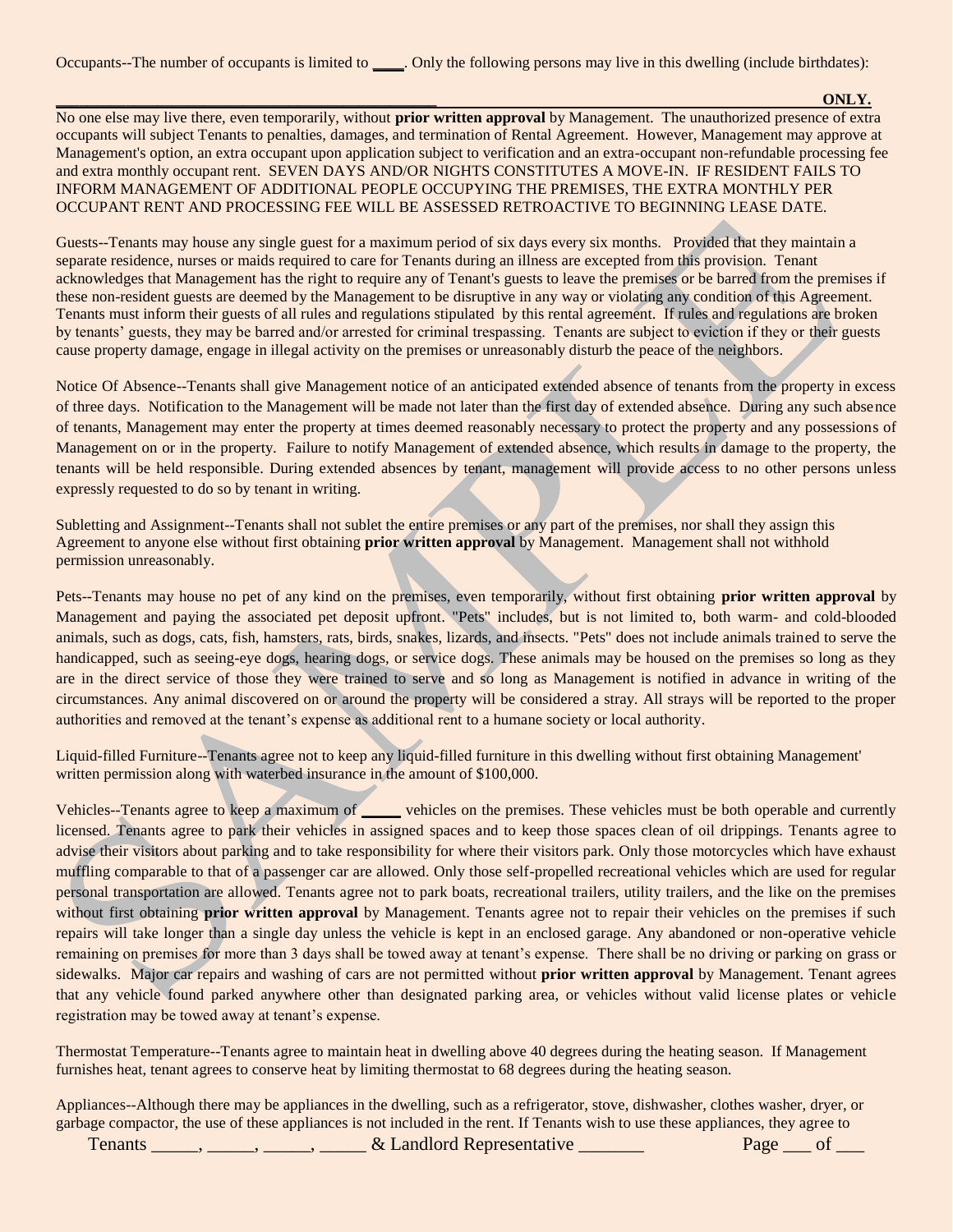assume all responsibility for care and maintenance, keeping these fixtures in a clean and sanitary manner. In the event an appliance may fail to function after occupancy is started, the Tenant may have them repaired at no cost to the Owner/Management or request Management to remove them. If Tenants wish to use their own appliances, they may request that the owner's appliances be removed from the premises. The following items may NOT be installed without **prior written approval** of Management: hot plates, side-byside refrigerators, extra refrigerators, freezers or portable dishwashers or air-conditioners. **If written permission is given, additional monthly charges may apply.** No malfunctioning, constantly running refrigerators are allowed. The refrigerator requires defrosting regularly to prevent frost build-up. DO NOT USE any type of sharp instrument to pick or scrape off ice. Any damage done to appliances will be expensed to Tenant. If the provided refrigerator malfunctions, the Management may, at Managements' discretion, repair or remove the courtesy refrigerator. Any food items lost are the responsibility of the Tenant. Renter's Insurance is very inexpensive and should be considered.

Tenant Inspection--Tenants have inspected the dwelling and its contents and agree that they are in satisfactory order, as are the electrical, plumbing, and heating systems. Tenant acknowledges that this building was built before 1978 and buildings built before this time could possibly contain lead. Tenant shall check for the proper fit of Tenant's belonging before signing the Rental Agreement. Management is not responsible for Tenant's furniture which does not fit into Unit.

Repairs and Damage--Management will keep property in good repair and promptly fix anything which breaks through normal wear and tear. (Please notify us immediately in writing of needed repairs.) Please expect service work to be done during normal business hours (8 a.m. to 4 p.m., Mon --Fri). If Management has to redecorate or make repairs because of misuse or neglect on Tenant's part, the Tenant will be held responsible and Management will bill Tenants for the repair costs. Management's costs in making said repairs shall be payable by Tenant as additional Rent under this Agreement. If tenant overloads an electrical circuit or blows a fuse, tenant may be charged for the problem to be corrected. Tenant is responsible for any damage done by rain or wind as a result of leaving windows or doors open. If Tenant's unit is broken into and damage is done to the unit in any way, a police report must be filed and Tenant shall furnish Management with a copy of Police Report.

Notification of Serious Building Problems--Tenants agree to notify the Management immediately upon first discovering any signs of serious building problems such as a crack in the foundation, a tilting porch, a crack in the plaster or stucco, moisture in the ceiling, buckling sheetrock or siding, a leaky roof, a spongy floor, a leaky water heater, or termite activity. Tenants shall notify Management of any water leaks immediately or shall be liable for excess water bills if Management are not notified promptly.

Reasonable Time for Repairs--Upon being notified by Tenants that there is some building defect which is hazardous to life, health, or safety, Management shall undertake repairs as soon as possible. Should there be a delay of more than seventy-two (72) hours in making the repairs, due to a difficulty in scheduling the work or obtaining parts or for any other reason beyond the Management' control, Management agree to keep Tenants informed about the progress of the work.

Windows--Except for those windows which are noted in writing as being cracked or broken when Tenants move in, Tenants agree to be responsible for any windows which become cracked or broken in their dwelling while they live there regardless of cause. Tenants may repair the windows themselves if they can do the work in a professional manner glass is replaced with that of equal or better quality. Otherwise, they may hire a glazier at their expense or submit a maintenance request to Management. If they submit a maintenance request, Management will charge them no more for the work than the least expensive written bid for the work which Tenants can obtain, to be paid as additional rent.

Drain Stoppages--As of the date of this Agreement, Management warrants that the dwelling's sewage drains are in good working order and that they will accept the normal household waste for which they were designed. They will not accept things such as paper diapers, sanitary napkins, tampons, children's toys, wads of toilet paper, balls of hair, cooking grease, oil, food scraps, clothing, rags, sand, dirt, rocks, or newspapers. Tenants agree to pay for clearing the drains of any and all stoppages except those which the plumber who is called to clear the stoppage will attest in writing were caused by defective plumbing, tree roots, or acts of God. Tenants are forbidden from using "flushable" moist toilet paper products, and will pay for all expense incurred to damaged plumbing system (which could be in excess of \$1,000.00).

Moisture Accumulation – Tenant shall promptly remove any visible moisture accumulation in or on the Premises, including all walls, windows, floors, ceilings and bathroom fixtures; mop up spills and thoroughly dry affected area as soon as possible after occurrence; use exhaust fans in kitchen and bathroom, if supplied, when utilizing any fixture or object that produces steam; and keep climate and moisture in the Premises at reasonable levels. Tenant shall notify management immediately of the presence of the following conditions: 1) any water leaks, excessive moisture or standing water inside the Premises or any common area, 2) mold growth in or on the Premises that persists after tenant has tried several times to remove it with a bleach and water solution, 3) a malfunction in any parts of the heating, air-conditioning, or ventilation system in the Premises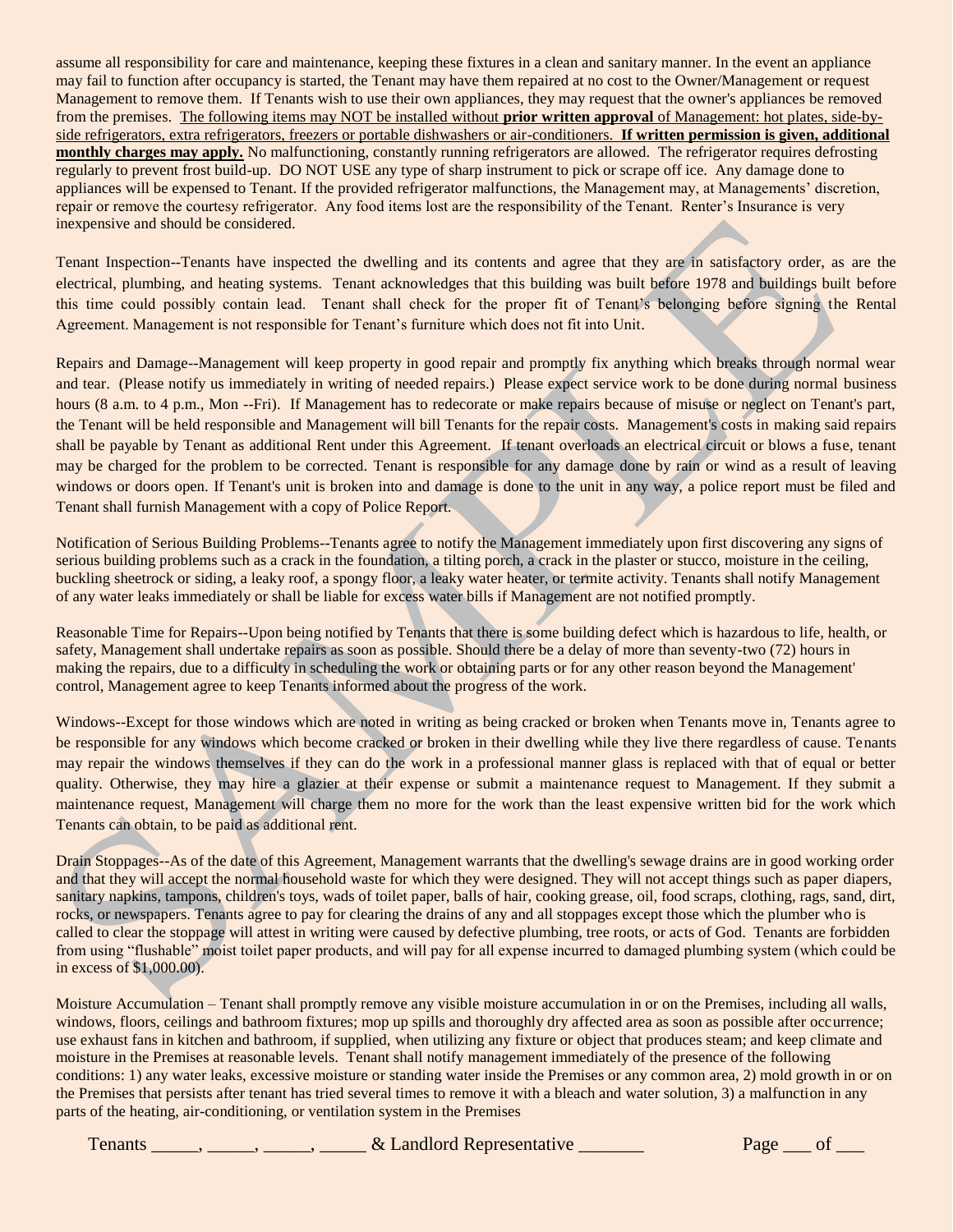Roofs--Tenants shall never go onto the roof areas at any time.

**\_\_\_\_\_\_\_\_\_\_\_\_\_\_\_\_\_\_\_\_\_\_.**

Upkeep--Tenants are responsible for the general upkeep and cleanliness of the dwelling, both on the inside and outside. Tenants are to keep the premises clean, decent, safe, and sanitary, and free from objectionable odors at all times. Management will hire to have this up- keep done if noticed to be neglected for more than 10 days, at Tenants' expense. Carpets shall be professionally shampooed on at least an annual basis, at Tenants' expense, with receipt sent to Management. Management has the right to decide if carpet will need to be cleaned more frequently. ALL **CARPETS** *MUST* **BE PROFESSIONALLY CLEANED AT MOVE-OUT**, with receipt of service sent to Management as proof. Furnace and air conditioner filters should be changed once a month. Call the office when you need more. Any damage caused by not maintaining the filters shall be the tenant's responsibility.

Trash--Tenants agree to dispose of their ordinary household trash by placing it into a receptacle for WEEKLY collection. These receptacles are to be kept in an inconspicuous place on the property, preferably in the rear of the unit. Tenants agree to dispose of their extraordinary household trash, such as Christmas trees, damaged furniture, broken appliances, and the like, by compacting it so that it will fit inside their trash receptacle or by hauling it to the dump themselves or by paying someone else to haul it away. Tenants shall retrieve their garbage can(s) immediately after garbage is picked up and agree to remove their garbage from premises if they forget to place their garbage out for weekly pick-up at Tenants' expense. All extraordinary and forgotten trash shall be removed within 48 hours. No littering of any kind is permitted on the grounds or premises. Tenant agrees to pick up trash and debris that blows onto or appears on the Premises, no matter the source. Management will remove any litter, trash, spilled garbage and debris after being neglected for more than one week at Tenant's expense. **Trash Pick-Up Day is: \_\_\_\_\_\_\_\_\_\_. Your trash hauler is** 

Pest Control--Tenants acknowledge that the premises is free of pests at the beginning of the occupancy and agrees they are responsible for keeping the premises free of pests and pay for pest control service, if such services are desired and/or needed.

Smoking-- Tenants who smoke automatically assume the responsibility to have walls and ceilings professionally repainted and carpets professionally cleaned and other smoke related damages such as cleaning of blinds, ceiling fans, windows, etc. TENANTS MAY NOT SMOKE IN BED OR DISPOSE OF SMOKING MATERIALS IN A HAZARDOUS OR UNSAFE MANNER.

Secondhand Smoke --Tenants acknowledge that this apartment has never been designated as a "smoke –free" apartment. Tenants understand they may be exposed to secondhand smoke and accept any consequences resulting from that exposure; and in addition they hold the management harmless for any bodily injury or property damage that results from exposure to secondhand smoke.

Outside Placement--Management reserves the right to place dumpsters, trash receptacles, portable storage units, and the like wherever convenient on the premises. Management further reserves the right to construct property improvements above or below the ground anywhere on the premises so long as they conform to all building codes.

Damage--Tenants agree to pay for repairs of all damage which they or their guests have caused. Management is not responsible for loss, theft, or damage to property of Tenant or Tenant's guests.

Locks--Tenants shall not release the keys to their building/apartment to anyone other than tenants named in this Agreement. The addition of locks or changing of locks is also cause for eviction unless **prior written permission** is obtained from the Management and a key is supplied to the Management. Having obtained permission, Tenants agree to pay for changing locks themselves. Failure to comply will also result in forcible removal of the locks. Peepholes, knockers or other door attachments are not to be installed without **prior written approval** of Management.

Lockouts--Should Tenants lock themselves out of their dwelling and be unable to gain access through their own resources, they may call upon a professional locksmith or the Management to let them in. In either case, they are responsible for payment of the charges and/or damages involved. Management charges a fee of \$15 for providing this service during the hours of 8AM and 4PM, /Monday through Friday, excluding holidays. Any other hours, Management charges \$25 for providing this service. **This fee is due and payable when the service is provided.** If fee not received in full at time of service, the charge is \$30.00 due and payable in full on the first day of the following month as additional rent. Please make a copy of your key(s) and hide discreetly so you will never need lock-out services.

Landscaping--[This paragraph applies only if it is initialed by both parties.] Tenants agree to maintain the existing landscaping by watering, weeding, fertilizing, mowing, and shaping it as necessary. If the yard is not properly maintained, management reserves the right to hire someone to mow or care for the yard and charge the expense to the tenant as additional rent, after first advising tenant that they have 72 hours to handle the responsibility. Any City violation related to this matter to be considered Tenant's responsibility to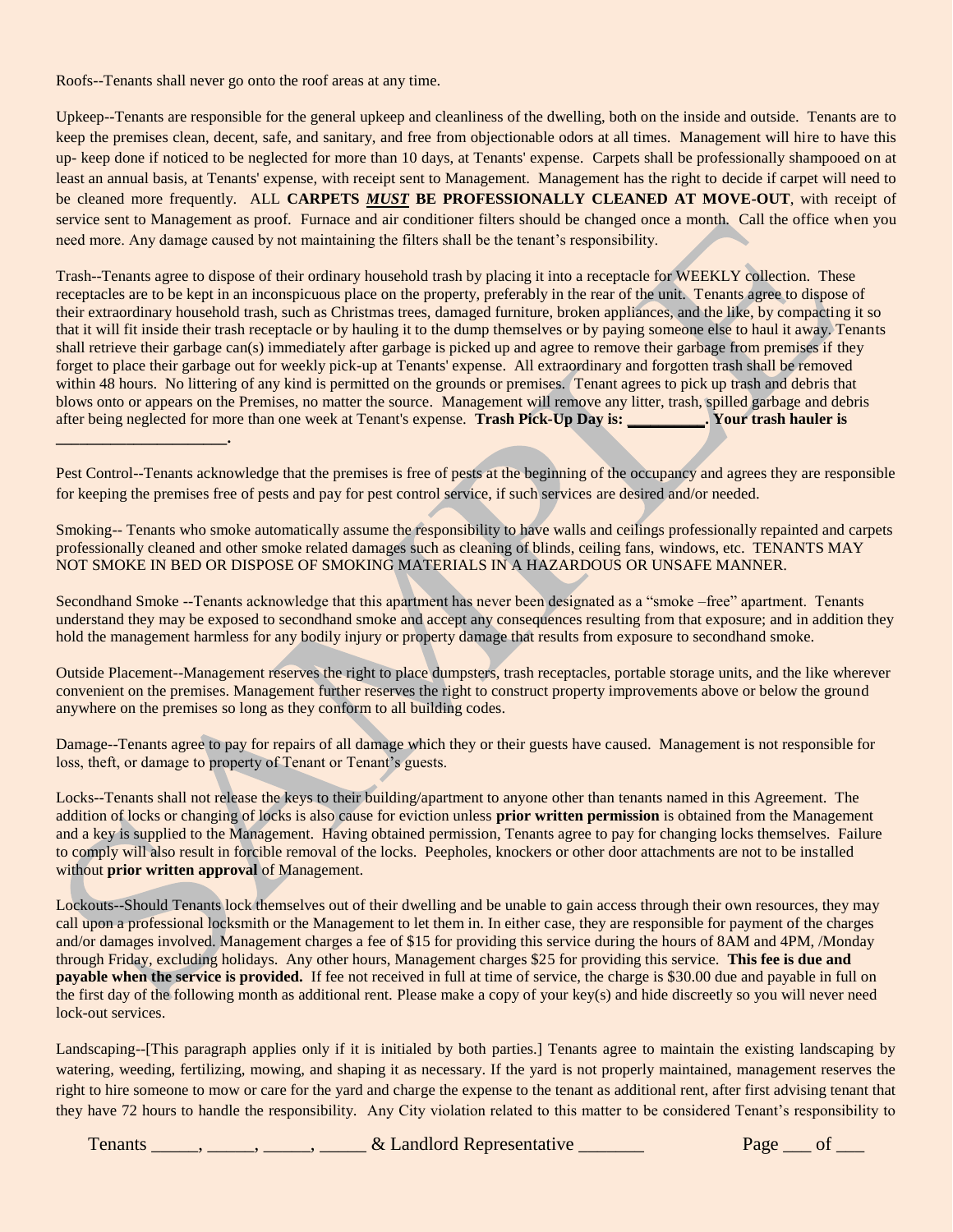Alterations, Decorations, and Repairs--Except as provided by law, Tenants agree not to alter or decorate their dwelling without first obtaining Management's written permission. Decorations include painting, wallpapering and attaching nails or screws to walls. Further, Tenants agree not to repair their dwelling or anything belonging to the Management without first obtaining **prior written approval** by Management unless such repairs cost less than one hundred (\$100), and Tenants agree to pay for them. Tenants shall hold Management harmless for any mechanics liens or proceedings which Tenants cause. When approved by Management, Tenant's plans for alterations and decorations shall bear a determination regarding ownership. If Tenants are able to convince Management that Tenants can remove the alterations or decorations and restore that part of their dwelling to its original condition, then Management may grant Tenants the right to remove them. Otherwise, any alterations or decorations made by Tenants become the property of Management when Tenants vacate. Attaching of any signs, notices or visual displays of any kind to the premises is prohibited without prior written approval of Management, except for occasional civic or political posters. Management reserve the right to have placed on the premises at all times any notice of "FOR RENT" or "FOR SALE" or occasional civic or political posters, and Tenant will not interfere with the same. Tenant shall pay Management one month's rent as liquidating damages for each interference with the rights set forth in this paragraph plus any repair costs caused by Tenant.

Satellite Dishes and Cable Installation – Tenant understands that any installation of a satellite dish/cable requires Management's approval prior to installation. Any equipment attached to the Property or Premises that is not allowed could result in a fine of up to \$500.00 in addition to all repairs necessary to restore Property or Premises to original condition.

Care of Unit-- Please follow these rules on the care and maintenance of the premises. The Tenant shall (at their own expense):

- a) refrain from attaching any glue-on stickers anywhere in the unit. Small picture hangers (nail type) can be used to support most pictures.
- b) avoid placing any foreign objects in toilet bowls and tanks, including deodorizers.
- c) refrain from using contact-paper and duct tape anywhere in the unit.
- d) avoid installing radio aerial, cable TV connections or connections of any type outside of the demised premises without prior written permission of Management.
- e) not STAPLE plastic and window insulator kits which may damage paint or window trim without prior written approval of Management.
- f) keep all unit walls/ceilings/woodwork/(also entrance and exit hallways) clean and not nicked and finger-printed for the best appearance of the premises. Painting shall last 5 to 7 years.
- g) not mar or deface the walls, ceilings, woodwork. All doors, windows and screens shall be properly handled and cared for by Tenant.
- h) hang suitable drapes, blinds, and/or curtains within 10 days after Agreement is signed. No sheets, newspapers, or blankets are to be used for window coverings. Any fabric material facing the windows must be of a white or off-white color.
- i) not participate in organized games or sports on the lawns, sidewalks, or any where on the premises.
- j) not have exterior clothesline or other drying or laundering devices on patios and porches.
- k) not spill Kool-Aid or wine on carpets. They will stain.
- l) not place at any time any swimming pools of any size on the premises.
- m) not hang anything at any time from any suspended ceiling.

Patios, Balconies, Hallways and Stairways-- Patios and balconies shall be kept neat, clean and orderly. Hallways, stairways and porches are for normal uses, not for storage of furniture, bicycles, carriages, footwear, or other articles. There shall be no loitering upon the common areas shared by residents. Tenants shall not allow children to play on the stairways, halls, porches or court areas open to the public or other residents. Tenants shall not hang out towels or clothes to dry in these areas.

Emergency Repair-- Management may stop service of the plumbing, heating, or electrical system, because of accident, emergency, repairs, or changes until the work is complete. If unable to supply any service because of labor trouble, lack of fuel supply or other cause not controlled by Management, Management is excused from supplying that service. Service shall resume when Management is able to supply it.

Change In Tenant Status--Any change in the Tenants' employment or changes in other information taken at the time of application will be the responsibility of the Tenants to forward the new information in writing to the Management no less than seven (7) days from the date of change. Otherwise the tenant can be deemed in violation of this agreement and subject to eviction.

Painting--Management reserve the right to determine when the dwelling will be painted unless there is any law to the contrary.

Access--Management recognizes that Tenants have a right to privacy and wish to observe that right scrupulously. At certain times, however, Management, their employees, or agents may have to gain access to the Tenants' dwelling for purposes of showing it to prospective Tenants, purchasers, lenders, or others or for repairs, inspection, or maintenance. When seeking access under ordinary

Tenants \_\_\_\_\_, \_\_\_\_\_, \_\_\_\_\_, & Landlord Representative \_\_\_\_\_\_\_ Page \_\_\_ of \_\_\_

pay.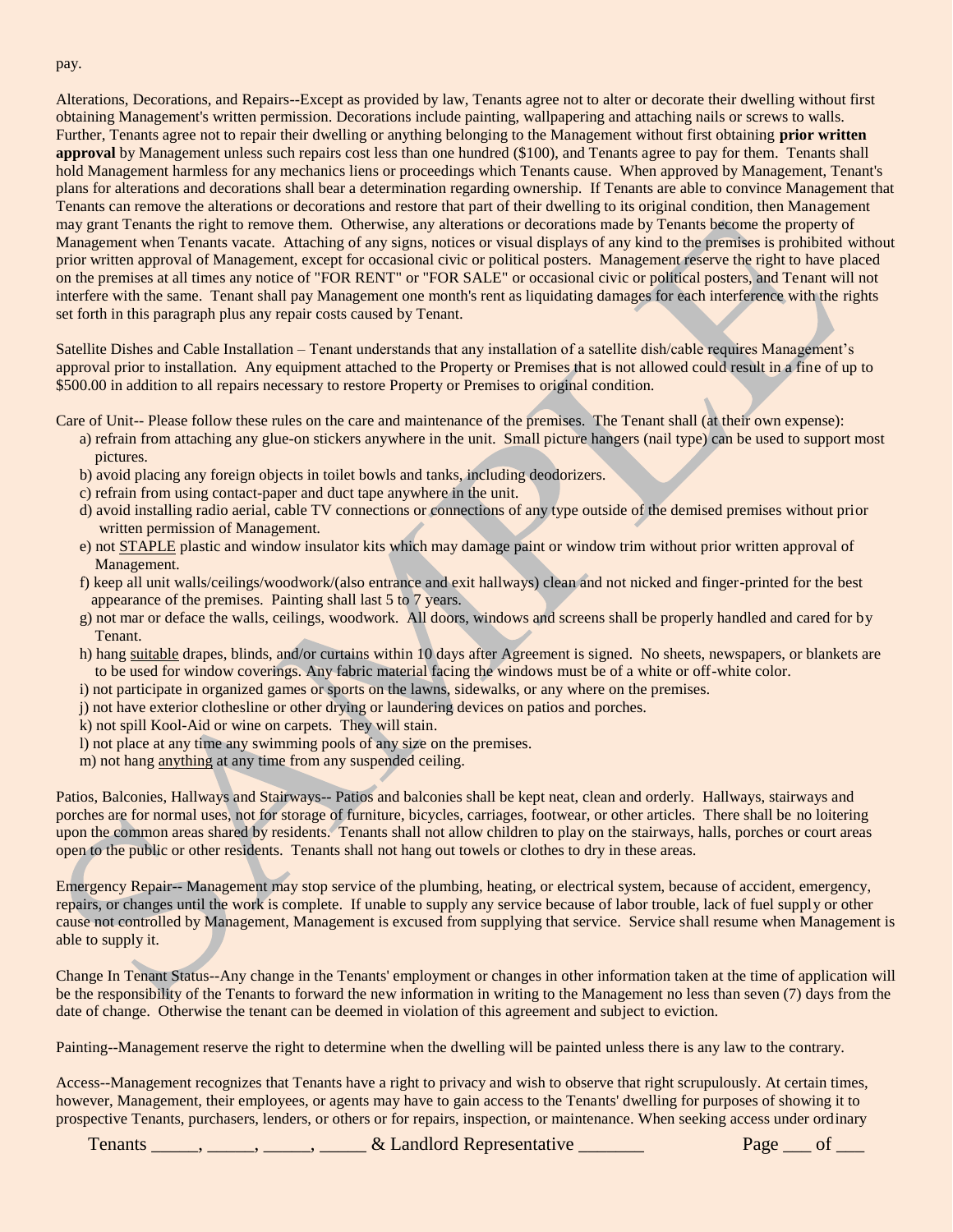circumstances, Management will schedule entry between the hours of 8 a.m. and 8 p.m., Monday through Sunday, excepting holidays, and Management will provide Tenants reasonable notice of twenty-four hours, or less than twenty-four hours notice with Tenants' concurrence. In emergencies, there will be no notice. Management will have access to the dwelling approximately once a month, without notice, to inspect the dwelling for any maintenance needs. Tenants shall pay Management a sum equal to one (1) month's rent as liquidated damages for each interference with the rights set forth in this paragraph.

Peace and Quiet—QUIET HOURS COMMENCE AT 10 PM AND CONTINUE UNTIL 7 AM. Tenants are entitled to the quiet enjoyment of their own dwelling, and their neighbors are entitled to the same. Tenants agree that they will refrain from making loud noises and disturbances, that they will keep down the volume of their music and broadcast programs at all times so as not to disturb other people's peace and quiet, and that they will not install wind chimes. Management will NOT TOLERATE activities which impair the comfort of, or disturb others. Noise violations are a default of your Rental Agreement and may result in a termination of the Agreement at Management's option.

Conduct**--** It is certainly not Management's wish to restrict a Tenant's enjoyment of the Unit or recreational facilities if provided. However, Management must consider the rights and privileges of everyone. If Management finds a Tenant's conduct or the conduct o their guests unreasonable, Management will have the right to terminate this Agreement. All Tenant civil non-emergency complaints must be in writing to the Management. Tenants are responsible for their own conduct and the conduct of their guests as well as for any damage they may do. INTOXICATION AND EXCESS USE OF ALCOLHOLIC BEVERAGES SHALL NOT BE PERMITTED ON THE PREMISES. No profane language or profane conduct is permitted in common areas or around the premises by Tenants or their guests. If Tenant, their family, and/or guests threaten or assault or use abusive or offensive language against any agent or employee or representative of Management or to any other residents or neighbors, the Management may terminate Tenant's Rental Agreement.

Children-- Children are not permitted to have guests unless a parent or guardian is on the premises supervising such children at all times. Children of working parents shall be adequately supervised by someone designated by the parents and shall be provided with access to their dwelling at all times. Children shall not climb trees, play with matches, or engage in any other activity which may endanger themselves or disturb other residents.

Telephone--If and when Tenants install a telephone in their dwelling, they will furnish Management with the number within five calendar days. When divulging the number, Tenants shall advise Management whether the number is listed or unlisted. If it is unlisted, Management agree to take reasonable precautions to keep it from falling into the hands of third parties.

Use of Premises --Tenants agree to use this dwelling as their personal residence. They agree to conduct no business (including but not limited to garage/yard sales and baby-sitting) on the premises without first obtaining **prior written approval** by Management. Tenant shall not violate any governmental law in the use of the Premises, commit waste, or nuisance, annoy, molest, or interfere with any other tenant or neighbor.

Lawful Use--Tenants agree that they will not themselves engage in any illegal activities on the premises nor will they allow others to engage in any illegal activities on the premises. If any Tenant , on one or more occasions, shall use the premises for the purpose of unlawful possessing, serving, storing, manufacturing, cultivating, delivering, using, selling, or giving away controlled substances or shall permit them to be used for any such purposes, this contract shall, at the option of the Management, become void. If a controlled substance is found or used anywhere upon the premises, there is presumption that the controlled substance was either used or possessed by the Tenant or that a Tenant permitted the premises to be used for that use or possession.

Insurance—The Owner has obtained insurance to cover fire or other damage to the building itself and liability insurance to cover certain personal injuries occurring as a result of property defects or owner negligence. Owners' insurance does not cover Tenants' possessions or Tenants' negligence. We strongly recommend Renter's Insurance to cover damage to or loss of your own possessions, as well as losses resulting from your negligence. Example: If a pipe breaks and ruins your possessions, the Owner is responsible for the repair costs to the home, but not for any of your personal possessions. Renter's Insurance is very inexpensive and should be considered. Please notify Management if you have or will be obtaining Renter's Insurance. Tenant agrees to list Management (Real Estate Options) as additional insured on any policy Tenant purchases.

Insurance Considerations--Tenants agree that they will do nothing to the premises nor keep anything on the premises, nor allow or participate in any hazardous acts which will result in an increase in the Management's insurance policy or an endangering of the premises. Neither will they allow anyone else to do so. Tenants shall not use furnace area/room as a storage room. Tenants shall not use any method for heating other than normal methods provided for, without special agreement. No portable heaters are allowed. Tenants are not permitted to keep any kerosene, gasoline, or any other highly flammable or explosive material or toxic chemicals in or around the premises. Candles are not allowed on the premises. Tenants must shovel and remove any snow or ice that prevents safe exit from and entry to their premises. Should Tenant fail to assure a safe passageway or remove any snow or ice, Tenant shall be solely responsible for any results that occur. Tenants shall be alert to the hazards of open windows at all times. Cooking shall be done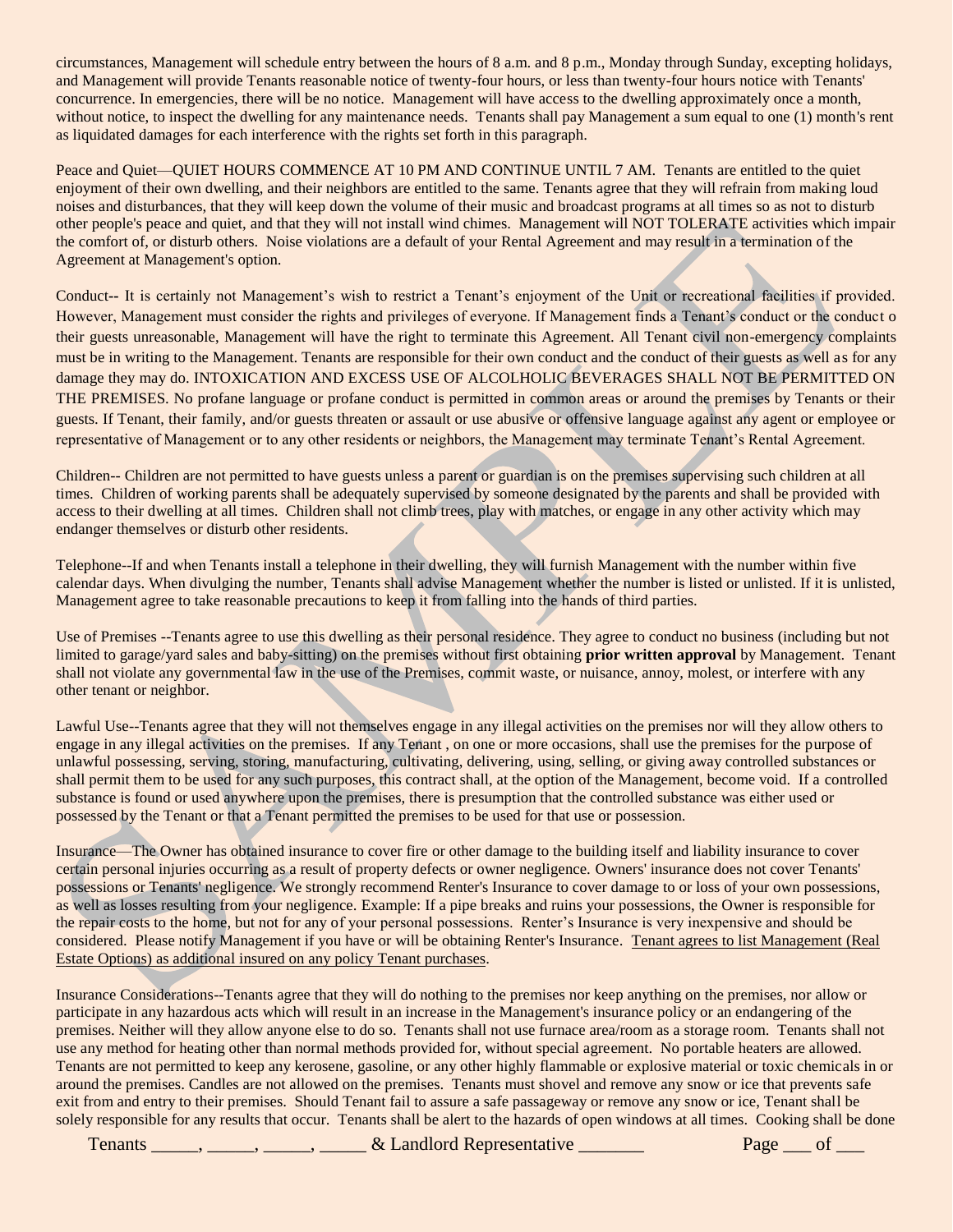only in the kitchen and in no event on porches or other exterior appurtenances. In the event of a loss or damage to the Premises or property within, due to Tenant negligence or malfunction of Tenant's property (such as a washing machine), Tenant is responsible for all damage and loss to the Premises to include but not limited to: cleanup, repairs, and replacement expenses to restore Owner's Property and Premises to original condition. Common examples are Tenant supplied appliances that leak causing damage and Tenant caused fires due to carelessness with cigarettes and/or other combustibles.

Minor Maintenance-- Tenants shall take care of minor maintenance promptly, such as tightening loose screws and replacing blown fuses. Management shall supply the premises with light-bulbs and working smoke detectors and fire extinguishers when Tenants move in. Tenants are to furnish replacements (including correct-wattage light bulbs) thereafter and leave said replacements when they move. A \$5.00 fee will be charged if inspection by Management finds a smoke detector not in working order.

Fire or Casualty Damage--During any time when the dwelling cannot be used because of fire or casualty damage, Tenants are not responsible for payment of rent. Should a portion of the dwelling become unusable due to fire or casualty damage, Tenants are not responsible for payment of rent on that portion. In either case, Management reserves the right to decide whether the dwelling is usable and what portions are usable. Management is not responsible for repairing or replacing any improvements made by Tenants if those improvements are damaged. Should the fire or casualty damage have been caused by Tenants' own action or neglect, they shall have not be relieved of the responsibility for payment of rent, and they shall also bear the full responsibility for repair of the damage.

Disasters-- Owners and Management are not responsible for any personal or property loss or damages due to the loss/failure of electricity, gas, heat, water, refrigeration, telephone, sewer or any other public or privately supplied utility/service because of conditions beyond the control of the Owners/Management. This includes both Acts of God and man-made failures and shortcomings.

Rules and Regulations--Management's existing rules and regulations, if any, shall be signed by Tenants, attached to this Agreement, and incorporated into it. Management may adopt other rules and regulations, from time to time, and in the manner provided by law, concerning the tenant's use and occupancy of the premises, provided that they have a legitimate purpose, not modify Tenants' rights substantially, and not become effective without notice of at least two (2) weeks.

Service of Process--Every Tenant who signs this Agreement agrees to be the agent of the other Tenants and occupants of this dwelling and is both authorized and required to accept, on behalf of the other Tenants and occupants, service of summons and other notices relative to the tenancy. Each Tenant under this Rental Agreement is jointly and severally individually liable to the Management for the total rent due and damages inflicted upon the leased Premises whether or not Tenant continues to physically occupy the Premises. Violation of the Rental Agreement or rules by any Tenant, guest or occupant shall be considered a violation by all Tenants. Tenant waives any and all rights to any notice or demand under any statute of this state relative to forcible entry and detainer. In the event the Management is forced to obtain a judgment against Tenant, said judgment shall bear interest at 18% per annum until paid in full.

Identity of Manager--The person who is responsible for managing this dwelling and is authorized to accept legal service on Management's behalf is **Jilly Whiting of Real Estate Options**, whose address is: **P.O. Box 585, Freeport, IL 61032-0585** , phone: **815-233-HOME (4663)**, email: **[reo@gosgi.com](mailto:reo@gosgi.com)**, fax: **817-622-6158**.

Changes in Terms of Tenancy--[This paragraph applies only when this Agreement is or has become a month-to-month agreement.] Management shall advise Tenants of any changes in terms of tenancy with advance notice of at least 30 days. Changes may include notices of termination, rent adjustments, or other reasonable changes in the terms of this Agreement.

Notice of Intention to Vacate--[This paragraph applies only when this Agreement is or has become a month-to-month agreement.] *When Tenants have decided to vacate the premises, they will give Management written notice of their intentions at least 30 days prior to their departure (on or before the 1st day of the final rental period),* in order to qualify for receiving any of their security deposit back, and they will give an exact date when they expect to be moved out completely. Upon termination, Tenant shall return premises and contents clean and free from trash and in as good condition as when received, excepting for ordinary wear and damage by the elements, or shall pay the cost of repairing any damage done to premises. Tenants are responsible for all utilities in their name until the last day of the final rental period and they have completely moved out and returned the keys to the Management. If final rental period ends on a Sunday, the Monday following will be considered the day the utilities are to be cancelled, NOT the Friday prior. If Tenants cancel any utility prematurely, they will be charged \$30 per utility plus any costs of that utility's usage until they have officially moved out. If Tenant leaves said premises unoccupied for seven consecutive days at any time while rent is due and unpaid, this shall be deemed abandonment of said premises, and Management may, if he so desires, take immediate possession and exclude Tenant without further notice. In such event, Management may dispose of all Tenant's property remaining on said premises, and may re-rent said premises. All personal property left behind after tenant vacates the unit or a peaceable re-entry is made by the Management or an Order for Possession becomes effective, will be treated as abandoned and become Management's property to keep as abandoned property or immediately dispose of accordingly**.** The cost of disposal is charged to the Tenant. **Move-out is by 5 P.M. on the last day of the rental period.** YOU MUST NOTIFY MANAGEMENT IN WRITING WITHIN 4 DAYS AFTER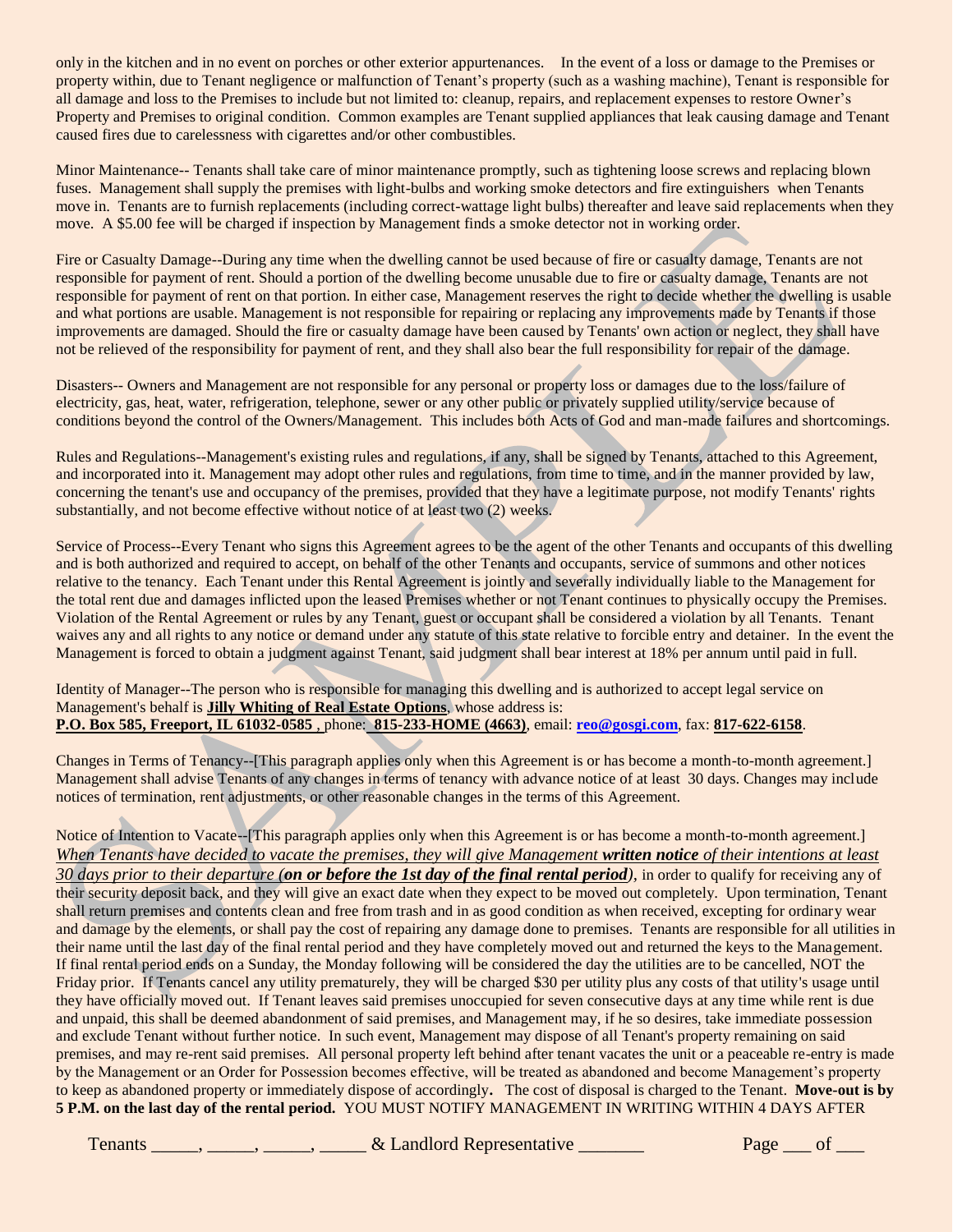YOU MOVE OF YOUR NEW FORWARDING ADDRESS WHERE YOU CAN BE REACHED BY MAIL. Notice to retract a prior written notice to vacate must be submitted in writing. Tenant understands and agrees that Tenant is responsible for all advertising costs and any other costs associated with the retraction of their notice.

Early Move Out--If Tenant desires to vacate before the end of the lease term, Tenant will be held liable for the rest of the term and responsible for all expenses in seeking another tenant. Management is responsible to put forth reasonable effort to prepare and re-rent the Premises. Management agrees to pro-rate back to Tenant any rental funds collected from the new Tenants.

Holding Over--If Tenants remain on the premises following the date of their termination of tenancy or have not returned the keys to the property, they are "holding over" and could become liable for "rental damages" equaling double the amount of their then current daily rent for every day they hold over, or Management's actual damages, whichever is greater.

Move-Out Inspection – The Move-Out inspection will be performed with or without the Tenant. Tenant must schedule Move-Out Inspection at least one week in advance and prior to move-out date and returning the keys. The unit must be completely vacated. Every attempt top clean thoroughly prior to the inspection should be taken, for there are no follow-up inspections. At no time during the inspection will estimates or costs of cleaning and repairs be discussed or promised.

Possession--Management shall endeavor to deliver possession to Tenants by the commencement date of this Agreement. Should Management be unable to do so, they shall not be held liable for any damages Tenants suffer as a consequence, nor shall this Agreement be considered void unless Management is unable to deliver possession within thirty (30) days following the commencement date. Tenants' responsibility to pay rent shall begin when they receive possession.

Sale of the Dwelling--If Owners sell this dwelling or otherwise transfer its Ownership to another party, they shall have the right to terminate this Agreement by giving Tenants written notice of at least thirty days, notwithstanding any conflicting occupancy rights Tenants might have under a fixed-term agreement. Should Tenants have conflicting occupancy rights guaranteed them by law, however, those legal rights shall prevail.

Illegal Provisions Not Affecting Legal Provisions--Whatever item in this Agreement is found to be contrary to any local, state, or federal law shall be considered null and void, just as if it had never appeared in the Agreement, and it shall not affect the validity of any other item in the Agreement.

Non-Waiver--Should either Management or Tenants waive their rights to enforce any breach of this Agreement, that waiver shall be considered temporary and not a continuing waiver of any later breach. Although Management may know when accepting rent that Tenants are violating one or more of this Agreement's conditions, Management in accepting the rent is in no way waiving their rights to enforce the breach. Neither Management nor Tenants shall have waived their rights to enforce any breach unless they agree to a waiver in writing.

References in Wording--Plural references made to the parties involved in this Agreement may also be singular, and singular references may be plural. These references also apply to Managements' and Tenants' heirs, executors, administrators, or successors, as the case may be.

Consequences--Violation of any part of this Agreement or nonpayment of rent when due shall be cause for eviction under appropriate sections of the applicable code.

Keys--Tenants will be given a set of  $\perp$  key(s) for the premises which shall be returned to the Management when they vacate the premises. Tenant agrees to lock all doors / windows whenever Tenant is absent from the property. Keys MUST be returned before Security Deposit can be processed. If Tenant does not return all keys/controls, Tenant agrees to pay the cost of re-keying the Premises and the replacement costs of all controls.

Entire Agreement--Any statement submitted by Tenant in the Application to Rent is to be considered a material inducement to execute this agreement, and the falsity of any part of such statement shall entitle Management to terminate this agreement. As written, this Agreement constitutes the entire agreement between the Tenants and Management. They have made no further promises of any kind to one another, nor have they reached any other understandings, either verbal or written.

Communications: Due to our massive call volume, email or text are generally the fastest and best method of contacting us. In the event of an emergency though, please attempt to reach us by phone. There is no need to leave more than one message if you get voicemail.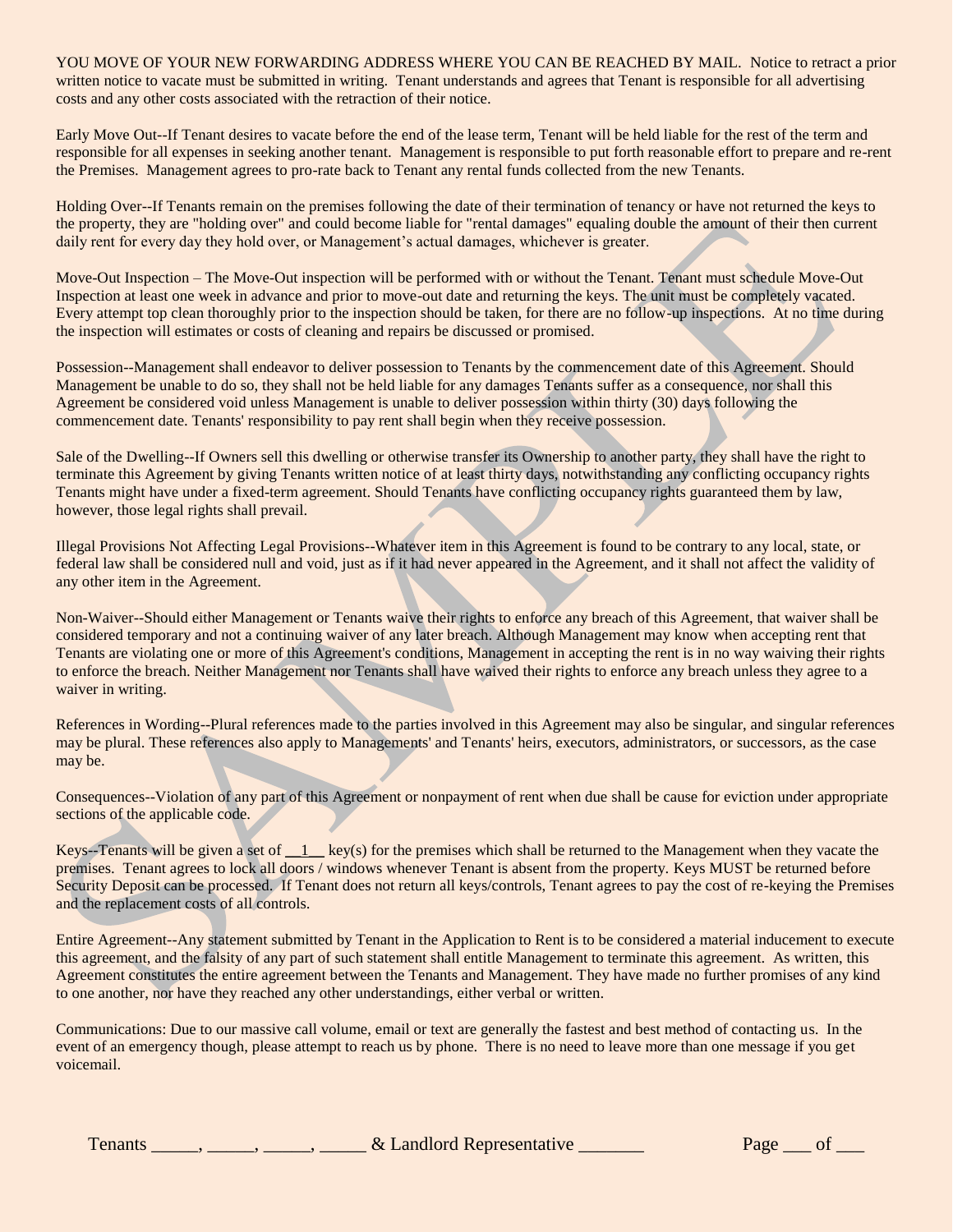Acknowledgment--Tenants hereby acknowledge that they have read this Agreement, understand it, agree to it, and have been given a copy. Additional copies available upon request at \$6.00 per copy.

Research Fees: A research fee may be assessed to your account for each copy of a requested document. The amount of this fee will be disclosed at the time such copies are requested.

| Tenant                                       | Tenant                                                                                         |
|----------------------------------------------|------------------------------------------------------------------------------------------------|
| By Person authorized to represent Management | Tenant                                                                                         |
|                                              | <b>FIRE EXTINGUISHER ACKNOWLEDGMENT FORM</b>                                                   |
|                                              | The fire extinguisher in my dwelling was checked in my presence and found to be fully charged. |

I / We agree to check the fire extinguisher at least every other week and to report any problems to Management in writing.

It is also my responsibility as a tenant, to replace the fire extinguisher immediately if tampered with in any way.

| Tenant_ | Date |
|---------|------|
| Tenant_ |      |
|         |      |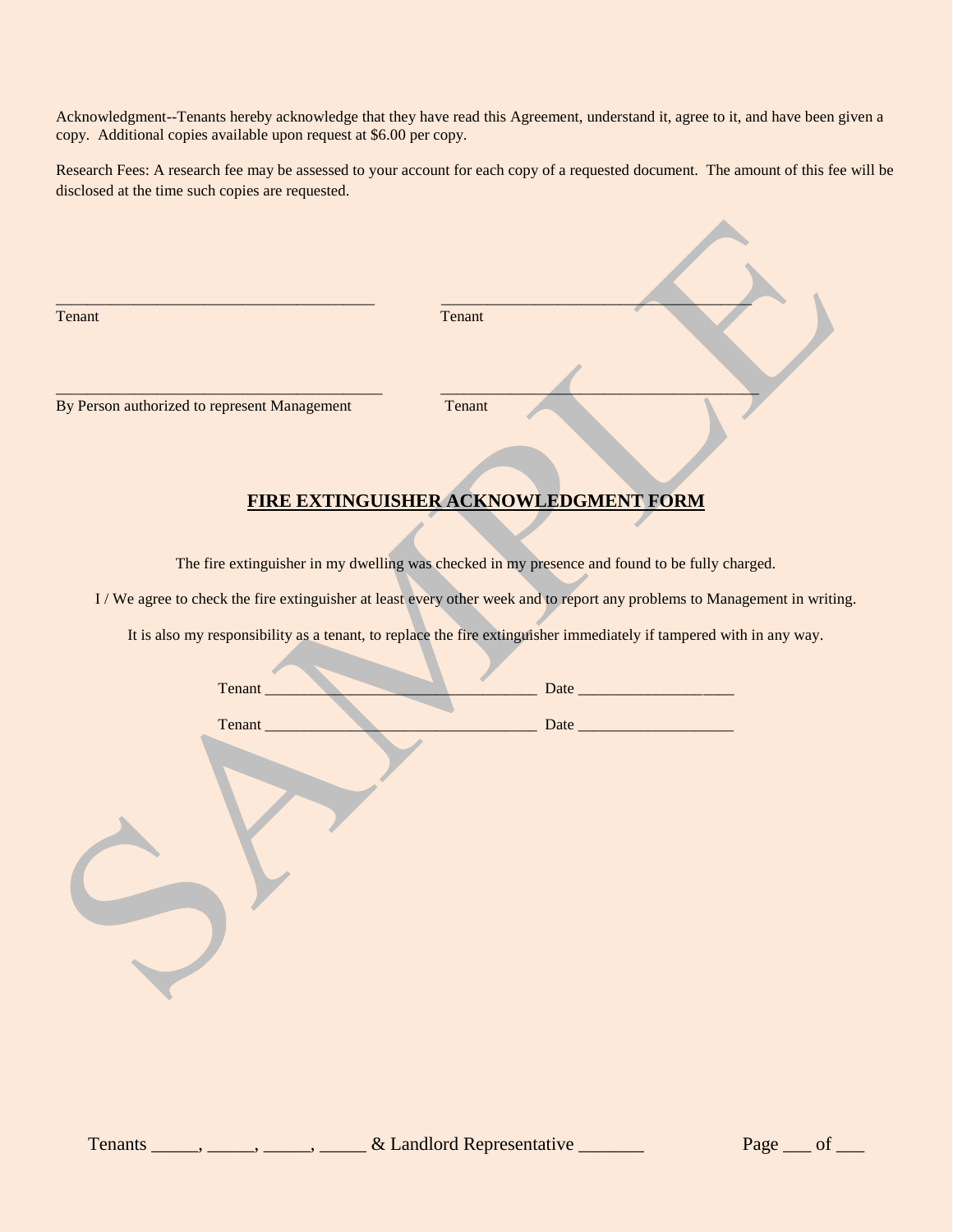# **CARBON MONOXIDE ALARM & SMOKE DETECTOR AGREEMENT**

(Addendum to Rental Agreement)

|                                                                              | Dated                                  |
|------------------------------------------------------------------------------|----------------------------------------|
| This agreement is attached to and forms a part of the Rental Agreement dated |                                        |
| between                                                                      | Management,                            |
| and                                                                          | $\sqrt{\frac{1}{s}}$ Tenant(s) for the |
| property located at                                                          | , Freeport, IL.                        |
|                                                                              |                                        |

State law requires property owners to install one approved operating carbon monoxide alarm within 15 feet of every sleeping room in a dwelling only if the building uses fossil fuel combustion for any purpose or has an attached garage. State law also requires one smoke detector within 15 feet of each sleeping room. These devices may be combined or separate and can be battery operated, plug-in with battery backup, or hard-wired with battery backup. It is the responsibility of the property owner to supply and install the required alarms, and provide written instructions (carbon monoxide alarms only) regarding testing, operation, and maintenance to the resident.

It is the responsibility of the resident to regularly test the alarms, provide general maintenance for the alarms, including replacement of batteries as necessary, and to notify the owner in writing of any deficiencies that the tenant cannot correct.

Tampering with, removing, destroying, disconnecting, or removing the batteries from any installed alarm is a Class 4 Misdemeanor for a first conviction, and a Class 4 Felony for any subsequent convictions.

# **Resident shall read and initial each item:**

- 1. (Number) Carbon Monoxide Alarm(s) are installed and working,
- **EXECUTE:** 2. I have received written instructions for the carbon monoxide alarm,
- **EXECUTE:** 3. (Number) Smoke Detector Alarm(s) are installed and working,
	- 4. I understand testing, operation  $\&$  maintenance of these devices,
		- 5. I will notify the owner in writing of any operating deficiencies of these devices.

# I HAVE READ, UNDERSTAND, ACKNOWLEDGE, AND AGREE TO THE ABOVE:

| <b>Resident Signature</b> | Date |
|---------------------------|------|
| <b>Resident Signature</b> | Date |
| Management                | Date |
|                           |      |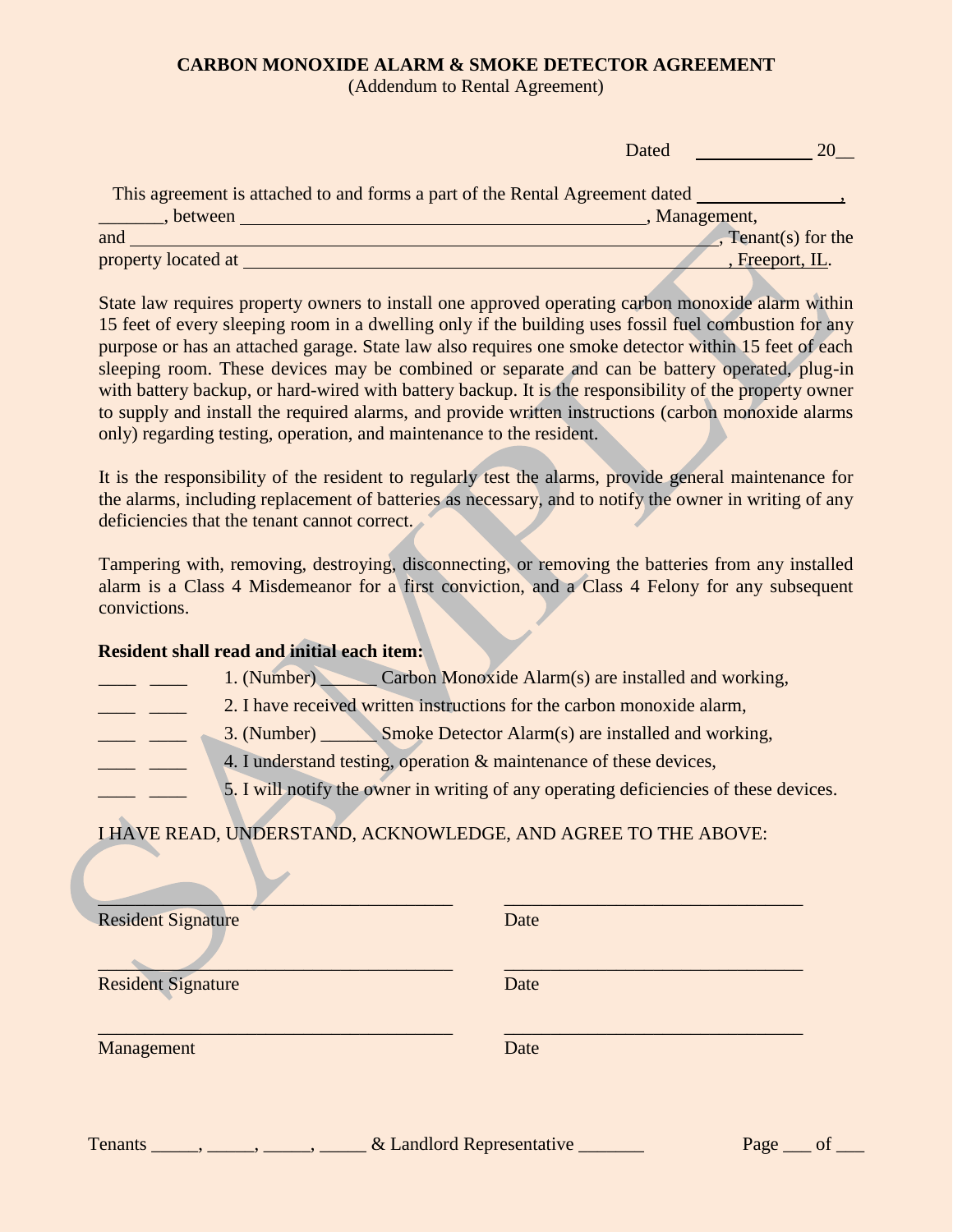# **DRUG-FREE / CRIME-FREE HOUSING AGREEMENT**

(Addendum to Rental Agreement)

Dated **\_\_\_\_\_\_\_\_\_\_\_\_\_\_\_\_\_\_\_\_\_\_\_\_\_\_\_\_\_**

 This agreement is attached to and forms a part of the Rental Agreement dated between , Management, and **here** is a straight of the straight of the straight of the straight of the straight of the straight of the straight of the straight of the straight of the straight of the straight of the straight *• P , Tenants, for the premises located at* 

**\_\_\_\_\_\_\_\_\_\_\_\_\_\_\_\_\_\_\_\_\_\_\_\_\_\_\_\_\_\_\_\_\_\_\_\_\_\_\_\_\_\_\_\_\_\_\_\_\_\_\_\_\_\_\_\_\_\_\_\_\_\_\_\_\_\_\_\_\_\_\_\_\_\_**.

# **RECITALS**

1) Management and Tenant(s) desire to keep the premises drug-free during the Tenants' occupancy thereof.

2) This Addendum is intended to conform to and be controlled by the Landlord and Tenant Act and the forms promulgated by the United States Department of Housing and Urban Development.

### AGREEMENT

A) Tenant(s) agrees to keep the premises drug-free.

B) If Tenant, or any occupant with consent to occupancy by Tenant, is charged during the occupancy of the premises with a Class X or greater felony which in any manner involves a controlled substance, upon a judicial finding of probable cause at a preliminary hearing or indictment by a grand jury, Management shall have the right to terminate the leasehold rights of the Tenant and any occupant of said premises as prescribed by law.

C) If Tenant, or any occupant, on one or more occasions, uses or permits the use of the leased premises for the commission of any act(s) that would constitute a Felony or Class A Misdemeanor under the laws of this state, Management shall have the right to terminate the leasehold rights of the Tenant and any occupant of said premises as described by law.

IN WITNESS WHEREOF, the parties have hereunto set their hands the date above written.

| Tenant | Tenant     |
|--------|------------|
| Tenant | Management |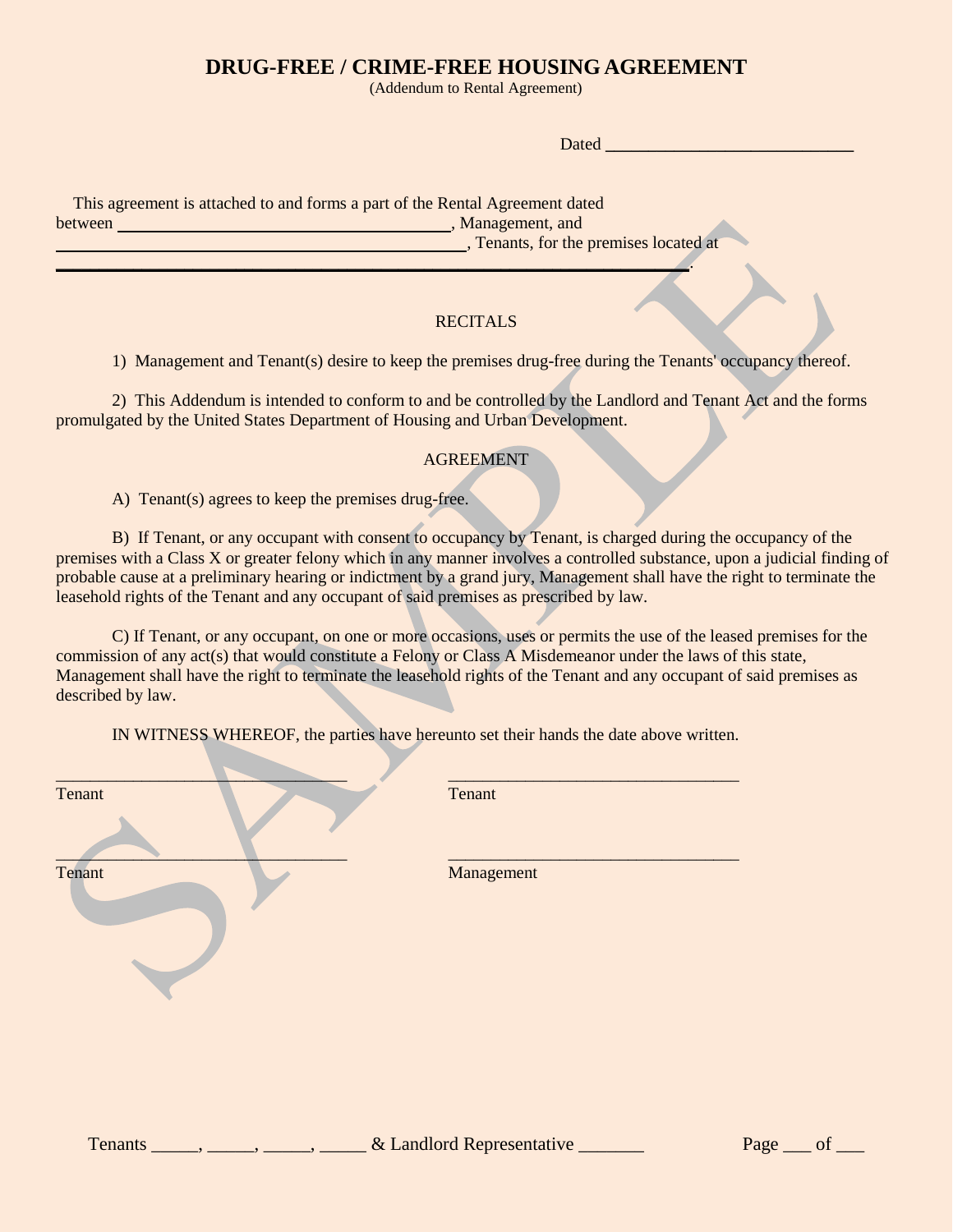#### **Real Estate Options LEAD-BASED PAINT DISCLOSURE (ADDENDUM TO RENTAL AGREEMENT)**

Dated: \_\_\_\_\_\_\_\_\_\_\_\_\_\_\_\_\_\_\_\_\_\_\_\_\_\_

This agreement is attached to and forms a part of the Rental Agreement dated between

, Management, and \_\_\_\_\_\_\_\_\_\_\_\_\_\_\_\_\_\_\_\_\_\_\_\_\_\_\_\_\_\_\_\_\_\_\_\_, Tenants.

# **DISCLOSURE OF INFORMATION ON LEAD-BASED PAINT AND LEAD-BASED PAINT HAZARDS**

# **Lead Warning Statement**

*Housing built before 1978 may contain lead-based paint. Lead from paint, paint chips, and dust can pose health hazards if not taken care of properly. Lead exposure is especially harmful to young children and pregnant women. Before renting pre-1978 housing, landlords must disclose the presence of known lead-based paint and lead-based paint hazards in the dwelling. Tenants must also receive a Federally approved pamphlet on lead poisoning prevention.*

# **Lessor's Disclosure** (initial)

\_\_\_\_ (a) Presence of lead-based paint or lead paint hazards:

Lessor has no knowledge of lead-based paint or lead-based paint hazards in the housing.

\_\_\_\_ (b) Records or reports available to lessor:

Lessor has no reports or records pertaining to leadbased paint and/or lead-based paint hazards in the housing.

# **Lessee's Acknowledgement** (initials)

**Example 2** (c) Lessee has received copies of all the information listed above.

\_\_\_\_\_ \_\_\_\_\_ (d) Lessee has received the pamphlet *Protect Your Family from Lead In Your Home.*

## **Certificate of Accuracy**

The following parties have reviewed the information above and certify, to the best of their knowledge, that the information provided by the signatory is true and correct.

| Lessee |  |
|--------|--|
|        |  |
| Lessee |  |
| Lessee |  |
|        |  |
|        |  |